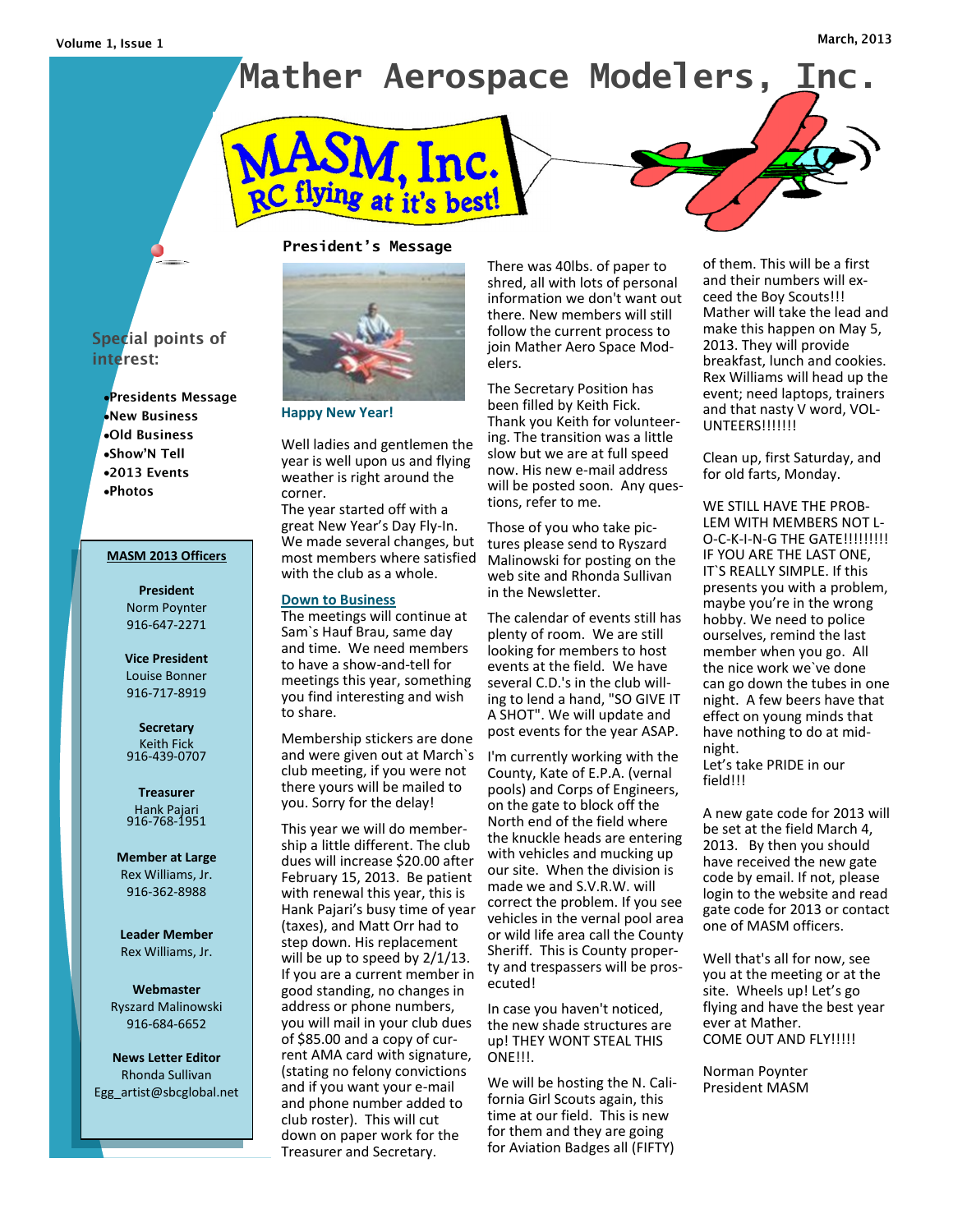## **New Business**

## **The new gate code for 2013 has been set at the field as of March 10, 2013.**

By now you should have received the new gate code by email. If not, please login to the website and read "gate code for 2013" or contact one of the MASM officers. Remember in order to fly in 2013 you have to have a valid AMA 2013. For our safety and the safety of the MASM flying site every member must follow the rules listed below:

1. The first MASM or SVRW member arriving at the flying site will open one or both gates. The gates must be fully opened. For safety, make sure the gates are secured in the full open position so they cannot be accidentally moved.

2. The last MASM or SVRW member leaving the flying site will close and lock both gates.

3. Before leaving the flying site, if there are any cars in the parking lot, make sure that they belong to a MASM or SVRW member who knows MASM Flying Site Gate Rules.

Never leave a non-member alone at the field. Visitors or guests must leave the flying site before the last member leaves.

Login to the website and read the entire Field Gate Rules.

## **Current Roster is available at MASM website**

MASM members can get current contact information of other members from the website. The current MASM roster is now available for viewing. To protect our members privacy the roster is in the secured area available to current members only.

## **Free Classifieds at MASM website**

The old "Swap meet" and "Lost & Found" have been replaced with new Classifieds section. Here we can help members sell, buy, swap or donate their stuff (former "Swap meet" functionality), help members find their stuff lost at the field (former "Lost & Found" functionality) or just simply post any other information related to our hobby or MASM business. The best part is, this service is free for MASM members

## **Show'n Tell at MASM website**

New section Show'n tell at MASM website presents members and their "stuff". Here you will find all kinds of stories you would hear at our monthly meeting. For members and guests who missed it we will present these stories on the website.

#### **Show'n Tell at MASM Club Meeting, April 5, 2013**

Richard Dao brought an interesting plane for Shown'n Tell. It's an ME-163 Comet Rocket powered interceptor. Richard's model is electric powered and should be very fast. He told us if all goes well with the test hops he plans to experiment with a Jado rocket power plant.



#### **Members pictures at MASM website**

New section Members pictures at MASM website presents our current and past members and their models. Our club gathers people of different age, origin and professions that might never meet otherwise. They share the same passion: the freedom of small scale flying and the art of building and flying radio controlled model airplanes. We are presenting our members and their planes on the website.

MASM members, if you want to post your pictures or publish your story please contact webmaster using Contact MASM form. We will contact you by e-mail to work on details of the article.

## **New Members**

Two new members attended the April 5th meeting.

Eric Cebelinski and Brian Clemens Welcome, we're glad you joined us!

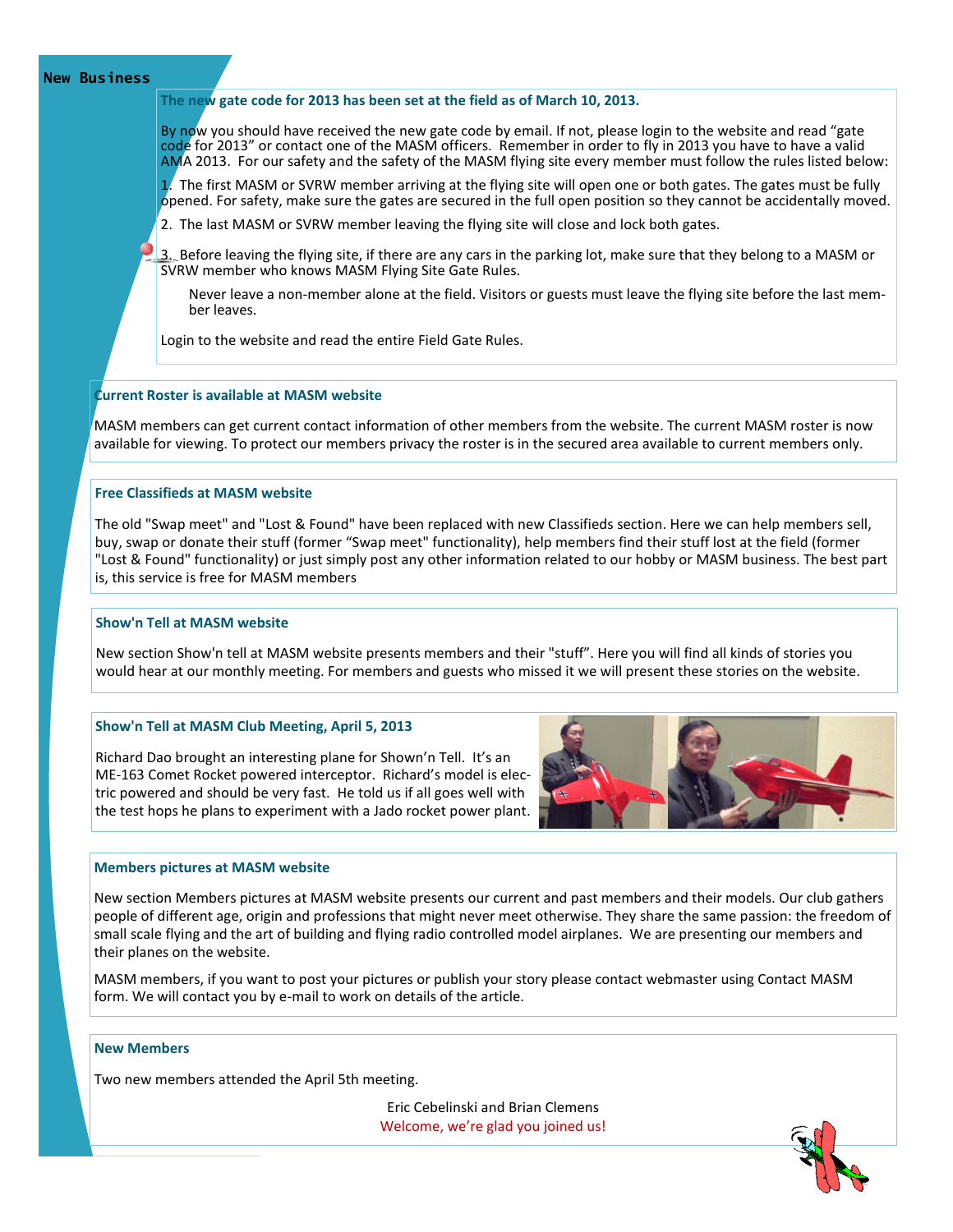## **IMAC Sponsorship**

It was voted on and approved that the Club will sponsor Matt Morell with the entry fees for two IMAC events and Mather Aerospace Modelers shirts.

The weekend of April 6th, Matt competed at the Salinas Area Modelers IMAC in Salinas, CA in a petition that consisted of four rounds and seven sequences. He won six out of the seven with 1st place in sportsman. Awesome flying with winds at 15 mph with gusts up to 25 mph. There were 21 participants total, six in sportsman. Way to go Matt, Congratulations!!



## **Club Shirts**

While supplies last, all new members will receive a free shirt. Current members can buy one get one free.

Cost: \$15.00 for S,M,L,XL. \$17.00 for larger sizes.

# **Field News**

New signs will be posted soon to remind spectators they are not allowed in the pit or runway areas. If you see anyone in these areas, please politely ask them to go to the spectator area for safety reasons.

The County and Corp of Engineers are trying to figure out a fence solution for the road. In the meantime, a work-day has been suggested to move the poles down along the road to deter trespassing. Please check the website for a work-day date to be posted as well as upcoming events.

If you encounter trespassers at the field, do not confront them, call the Sherriff. The phone number will be posted at the field. The field rules sign will be moved to a more obvious location. It is imperative these rules are followed for safety reasons. If you see someone not following the rules, please remind them the rules are in place for everyone's safety. Report any ongoing issues to Norm Poynter.

## **Night Flying**

Does anyone remember when there was night flying? Whether you do or don't, it's a blast and we're bringing it back!! Woo hoo! The regular day-flying rules apply for night-flying. No fires will be allowed.

## **How to read the weather forecast for MASM field**

Aviation short time forecast is the best one you can get. We are so lucky having Mather Airport (symbol is KMHR) near our field so we can use current weather conditions published for pilots there as well as short term forecast. But not all modelers are full scale pilots so how to read this?

Go to the Website...At our front page there are two clocks. The left one is 12-hour clock (the blue one) is showing current local time. On the right side there is a military 24-hours clock (the red one) showing Universal time called "ZULU TIME". Aviation weather is always published in ZULU time. During the summer time (daylight saving time) we are 7 hours behind ZULU, otherwise we are 8 hours behind ZULU. It means if it is 10am local in the summer time it is 5pm (17:00) ZULU. If you want to check the forecast for 3pm (15:00) local time, just look for the forecast around 10pm (22:00) ZULU.

Now click on the link aviation forecast on the main page. It will open the new window with "translated" current Aviation forecast (TAF) for Mather Airport (KMHR) published by Aviation Digital Data Service - the best you can get here. If you don't know how to read the grey-shaded text, don't worry. It is "raw" format, and it is "translated" into readable text below.

The first part consist of METAR - Current weather condition - notice, that the time is in ZULU. What we are looking for - the most critical for us - is the wind. METAR shows direction and speed.

The second section has multiple listings of weather parameters in the following periods (TAF). The period is explained in the line labeled "Forecast period". Just remember - period is in ZULU time.

Now, when you know how to use it, I bet you will never go to the flying field without checking this forecast first.

Happy flying.

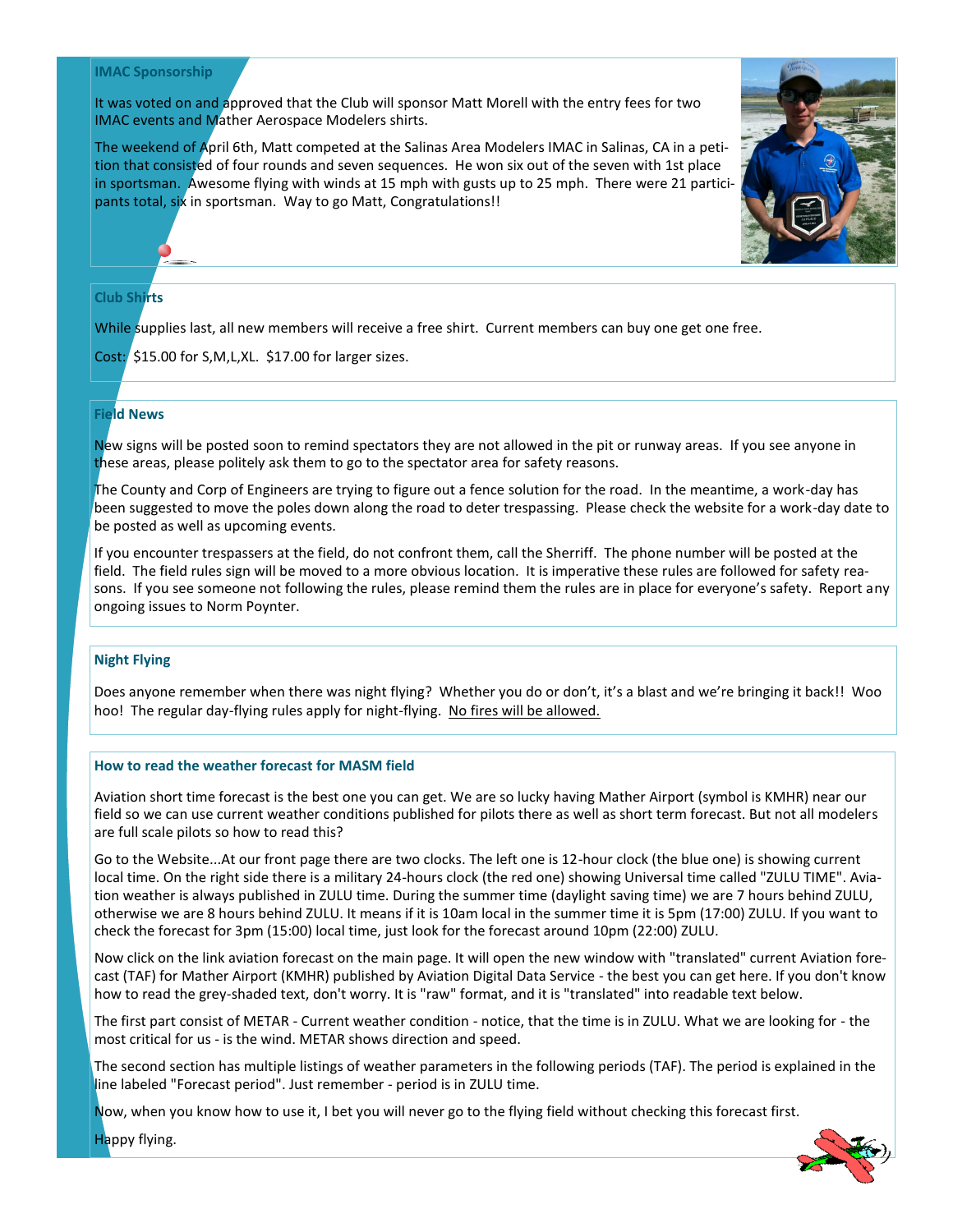## **Event Photos**

# **New Year's Day 2013**



If you have photos or there is something you would like to see added to the Newsletter, please submit them to Rhonda Sullivan, Newsletter Editor egg\_artist@sbcglobal.net

The Newsletter will be sent out quarterly. Sorry the first one is late, we're still getting organized.

## **2013 Events**

April 27, Saturday - Children's Clothes Fly-In - Norman Poynter May 3, Friday, 7:00 pm - Monthly Meeting May 5, Sunday - Girl Scout Aviation Day - Rex Williams/Norman Poynter May 18 Saturday - Armed Forces Day - Rex Williams May 25-27, Saturday—Monday - Castle West Coast Fest, (Castle Airport, Atwater, CA) All Welcome June 7, Friday, 7:00 pm - Monthly Meeting June 15, Saturday - Mather Open House - Mather Club Members July 5, Friday, 7:00 pm - Monthly Meeting July 20 & 21, Saturday & Sunday - Giant Scale Fun Fly,-Keith Fick/Dave Sullivan August 2, Friday, 7:00 pm - August 17, Saturday - Members Family BBQ, - Louise Bonner September 6, Friday, 7:00 pm - Monthly Meeting October 4, Friday, 7:00 pm - Monthly Meeting October 19, Saturday - Thanksgiving Food Drive, - Norman Poynter November 4, Friday, 7:00 pm - December 7, Saturday - Toys For Tots, - Rex Williams December, Date to be determined - Christmas Party - Vince's Italian Restaurant, 8901 Elk Grove Florin Road, Elk Grove, CA 95624